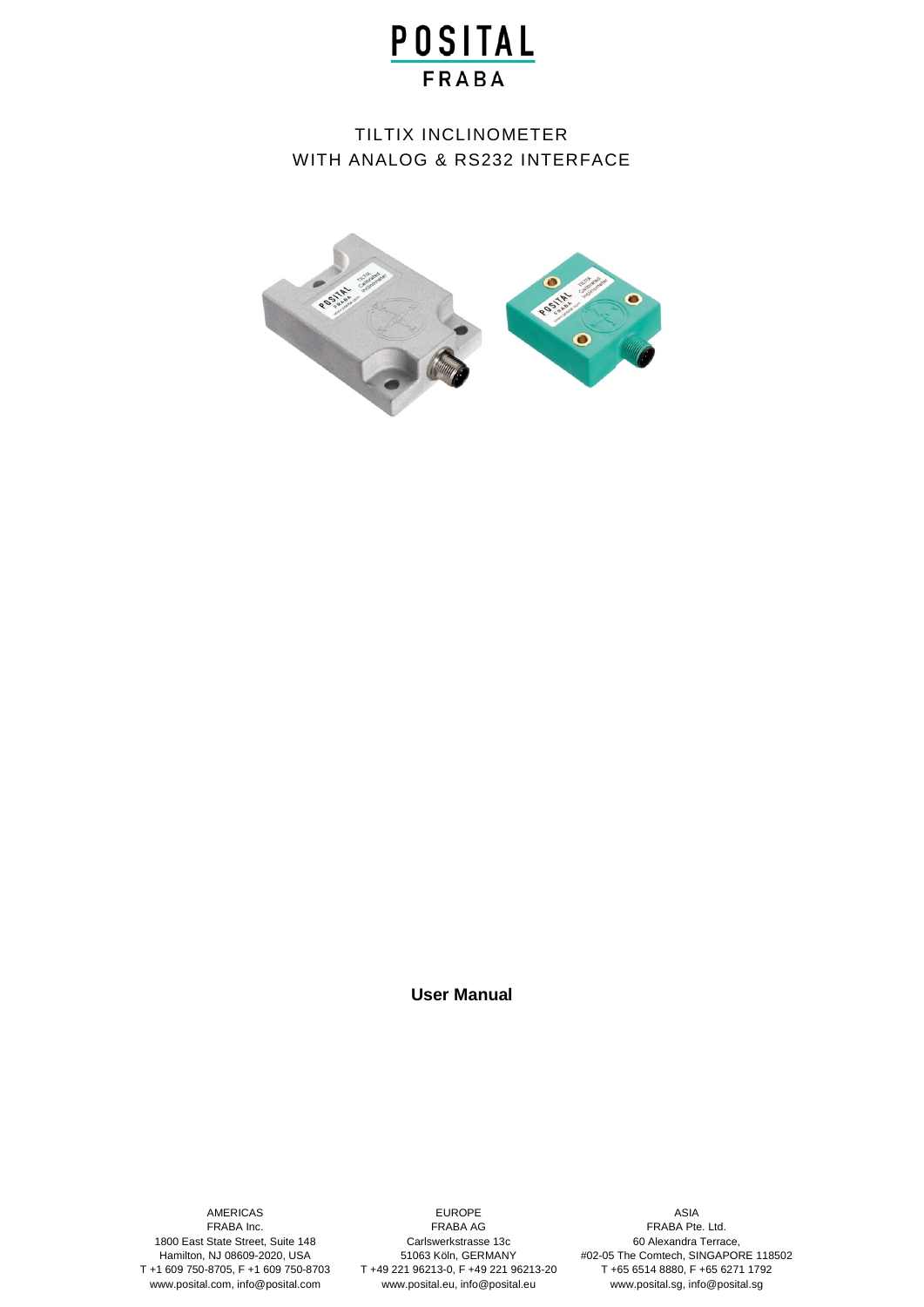# TILTIX INCLINOMETER WITH ANALOG & RS232 INTERFACE

### **Table of Content**

| 3. ACS-Analog Software Configuration  8 |
|-----------------------------------------|
| 3.1 Default Factory Settings 8          |
|                                         |
|                                         |
| 4. RS232 Digital Interface -            |
| Setup and Programming  10               |
|                                         |
| 4.1.1 Accessories Required 10           |

| Appendix B: ACS Output Data Frame 22        |  |
|---------------------------------------------|--|
| Appendix A: Ordering Code 21                |  |
|                                             |  |
|                                             |  |
|                                             |  |
| 5.3 Analog Inputs (SET1 and SET2) 19        |  |
|                                             |  |
|                                             |  |
|                                             |  |
| 4.3.5 Preset/Direction and Teach-in Mode 16 |  |
| 4.3.4 Table 3: Baud Rates  15               |  |
| 4.3.4 Table 2: Code Transmission Rates  15  |  |
|                                             |  |
| 4.3 Table 1: Commands                       |  |
| 4.2 Software Communication Setup 11         |  |
|                                             |  |
|                                             |  |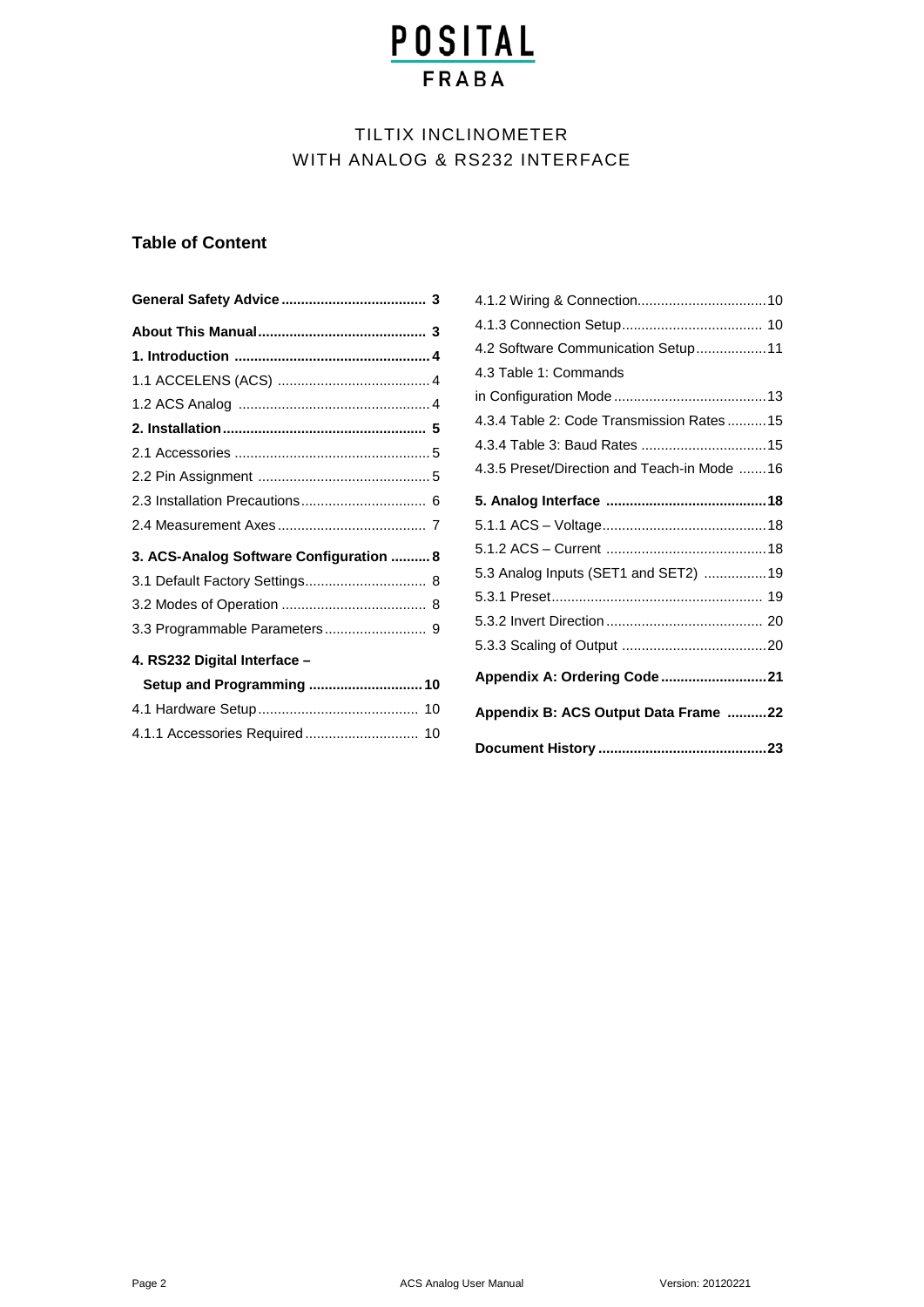### TILTIX INCLINOMETER WITH ANALOG & RS232 INTERFACE

#### **General Safety Advice**

#### **Important Information**

Read these instructions carefully, and look at the equipment to become familiar with the device before trying to install, operate, or maintain it.

The following special messages may appear throughout this documentation or on the equipment to warn of potential hazards or to call attention towards information that clarifies/simplifies a procedure.



The addition of this symbol to a Danger or Warning safety label indicates that an electrical hazard exists, which will result in personal injury if the instructions are not followed.



This is the safety alert symbol. It is used to alert you to potential personal injury hazards. Obey all safety messages that follow this symbol to avoid possible injury or death.

#### **Please Note**

Electrical equipment should be serviced only by qualified trained personnel. No responsibility is assumed by POSITAL for any consequences arising out of the use of this material. This document is not intended as an instruction manual for untrained persons.

#### **About this Manual**

#### **Background**

This user manual explains how to install and configure the ACS inclinometer with an Analog (Voltage or Current) and RS232 interface.

#### **Version Management**

Updated on: 20120221 Document Name: Manual\_ACS\_Analog\_RS232.pdf

#### **Copyright**

The company POSITAL GmbH claims copyright on this documentation. It is not allowed to modify, to extend, to hand over to a third party and to copy this documentation without written approval by the company POSITAL GmbH. Nor is any liability assumed for damages resulting from the use of the information contained herein. Further, this publication and features described herein are subject to change without notice.

#### **User Annotation**

All readers are highly welcome to send us feedback and comments about this document. You can reach us by e-mail to your respective region.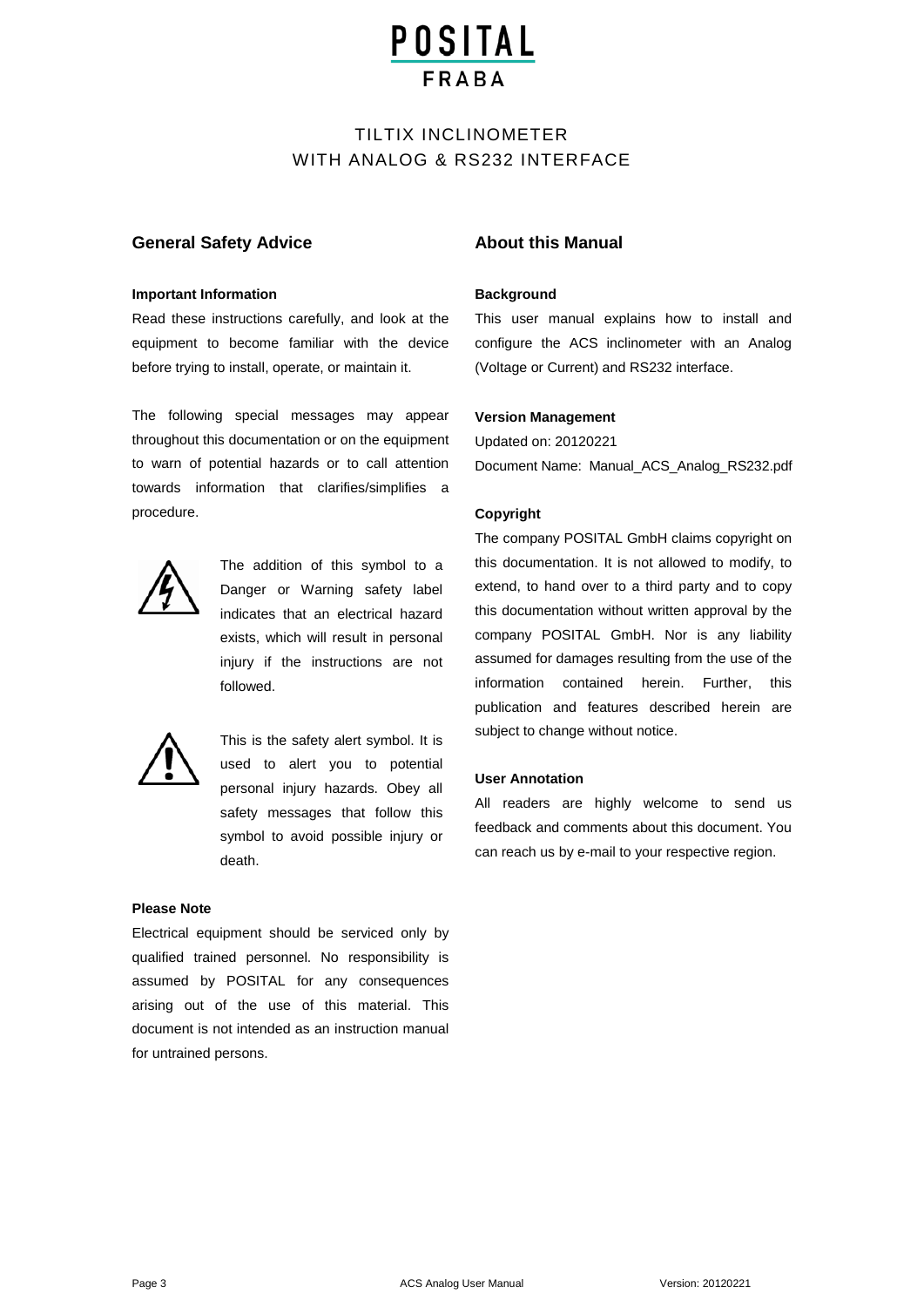# **POSITAL**

### TILTIX INCLINOMETER WITH ANALOG & RS232 INTERFACE

#### **1. Introduction**

This manual explains how to install and configure the ACS inclinometers (suitable for industrial, military and heavy duty applications) with an Analog + RS232 interface.

#### **1.1 ACCELENS (ACS)**

ACS inclinometers sense and measure the angle of tilt (Inclination/Slope) of an object with respect to the force of gravity. The angle is measured with the relative change in electrical capacitance.

The basic principle behind the device is a Micro-Electro-Mechanical System (MEMS) sensor cell that is embedded to a fully molded ASIC. A simplified version of the sensor consists of two electrodes, one is fixed, and the other is flexible (connected with spring elements). When the inclinometer is parallel to the surface of measurement, a corresponding capacitance is measured. If the sensor is tilted, the flexible electrode will change its position relative to the fixed electrode. This results in a change of the capacitance between the two electrodes which is measured by the sensor cell. The change of the capacitance is converted to a corresponding inclination value.

The ACS series of inclinometers are available in two variants; a single axis measurement variant with a range of 0 - 360° and a dual axis measurement.

#### **1.2 ACS Analog**

The ACS Analog inclinometer is a simple, compact and a very low cost inclination measurement device capable of measuring precise absolute position in both single and dual axes.

It is compatible to most analog measurement devices while also including a RS232 digital interface. This RS232 interface can be used either to read the corresponding position output or for configuring the ACS according to the need of the application.

The dual output feature increases the flexibility and compatibility to other digital devices too. Electrically, like all other ACS variants it consists of a highly integrated circuit in SMD technology, temperature compensation, active linearization and the only variation is the analog interface. Customized scaling of analog output is also possible.

It is protected against polarity inversion and over voltage peak protection. In addition to that, the fully molded plastic housing provides a high resistance to shock/ vibration and environmental protection of up to IP69K when used with appropriate connectors.

The ACS Analog comes with bootloaders for easy re-configuration. The setup and configuration guide for the bootloaders is available upon request.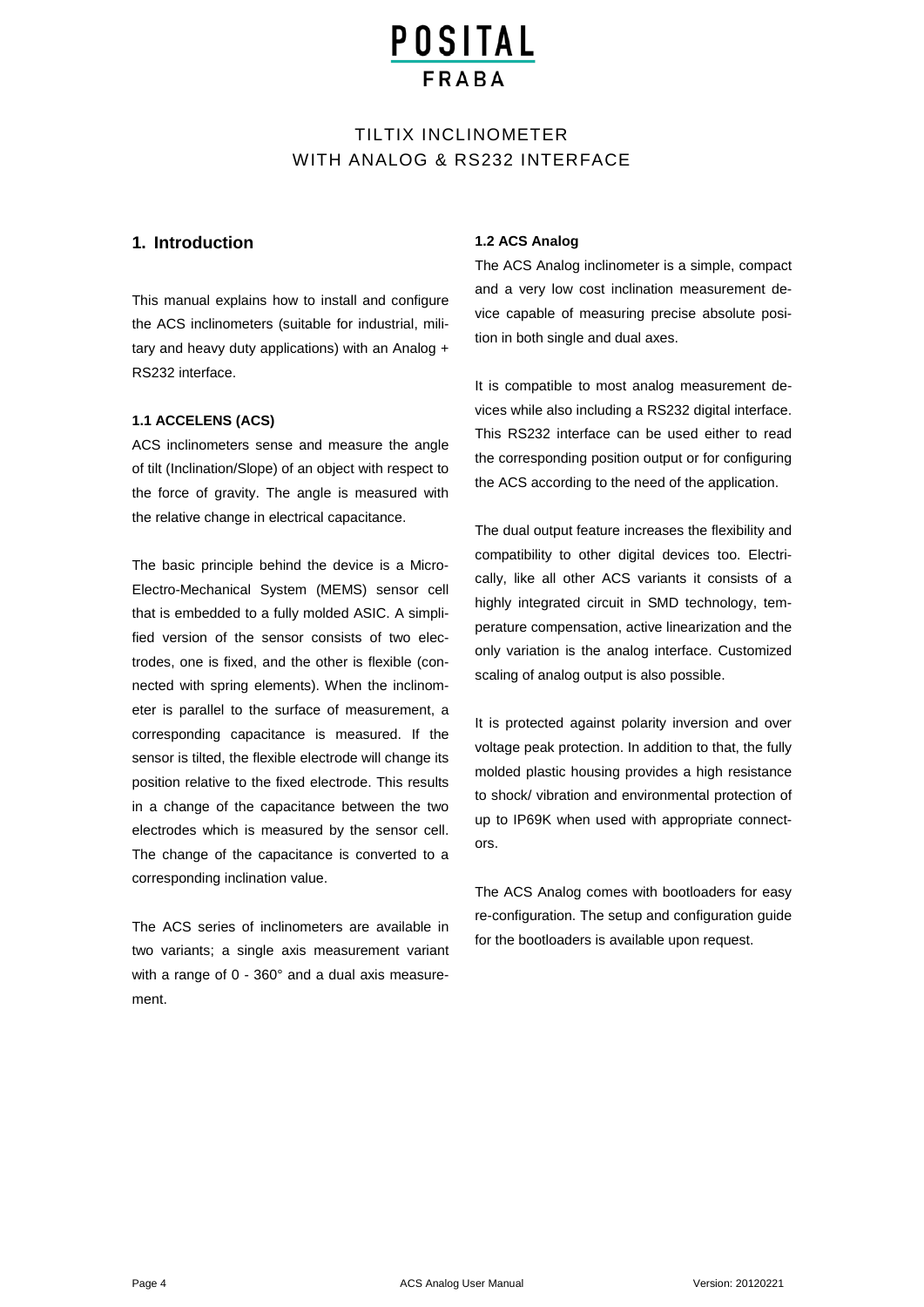# TILTIX INCLINOMETER WITH ANALOG & RS232 INTERFACE

#### **2. Installation**

#### **2.1 Accessories**

| Article No         | Article              | Description                                             |
|--------------------|----------------------|---------------------------------------------------------|
| ACS360/080         | Inclinometer         | ACS series of Inclinometers                             |
| Download           | Datasheet $1$        | ACS Datasheet, specifications and drawings              |
| <b>ACS Website</b> | User Manual $1$      | Installation and Configuration User Manual              |
| Download           | Leaflet <sup>1</sup> | <b>Installation Leaflet</b>                             |
| 34500801           | <b>P8F-STK8.2</b>    | Female M12, 8pin A-coded connector with 2m PUR shielded |
| 34500802           | <b>P8F-STK8.5</b>    | Female M12, 8pin A-coded connector with 5m PUR shielded |

1)The documentation can also be downloaded from our website.

#### **2.2 Pin Assignment**

The inclinometer is connected via an 8 pin M12 A-coded round connector or cable exit. (Standard M12, Male side at sensor, Female at connector counterpart or connection cable).

| Pin<br>ACS-080<br>Cable Exit<br>ACS-360                                         |                      |
|---------------------------------------------------------------------------------|----------------------|
|                                                                                 |                      |
| VS Supply Voltage<br>VS Supply Voltage<br>1<br>Red                              |                      |
| 2<br><b>RxD (RS232</b><br><b>RxD (RS232)</b><br>Gray                            |                      |
| 3<br><b>TxD (RS232</b><br><b>TxD (RS232</b><br>Pink                             |                      |
| 4<br>Yellow<br>Ground<br>Ground                                                 |                      |
| 5<br>X-axis Analog Output<br>Z - Axis Analog<br>Green                           | 2                    |
| Analog input <sup>1)</sup><br>Analog input <sup>1</sup><br>6<br><b>Brown</b>    | $3\bullet$           |
| Preset or SET1<br>Preset or SET1                                                |                      |
| <b>Y-axis Analog Output</b><br>Unused - Do Not<br>$\overline{7}$<br><b>Blue</b> |                      |
| Analog input <sup>1</sup><br>Analog input <sup>1</sup><br>8<br>White            | M <sub>12</sub> Conr |
| Inverse Direction or<br>Inverse Direction or                                    | Assig                |
| SET2 (Teach-In)<br>SET2 (Teach-In)                                              |                      |

nector Pin **Inment** 

1) The function of the analog inputs depends on the configuration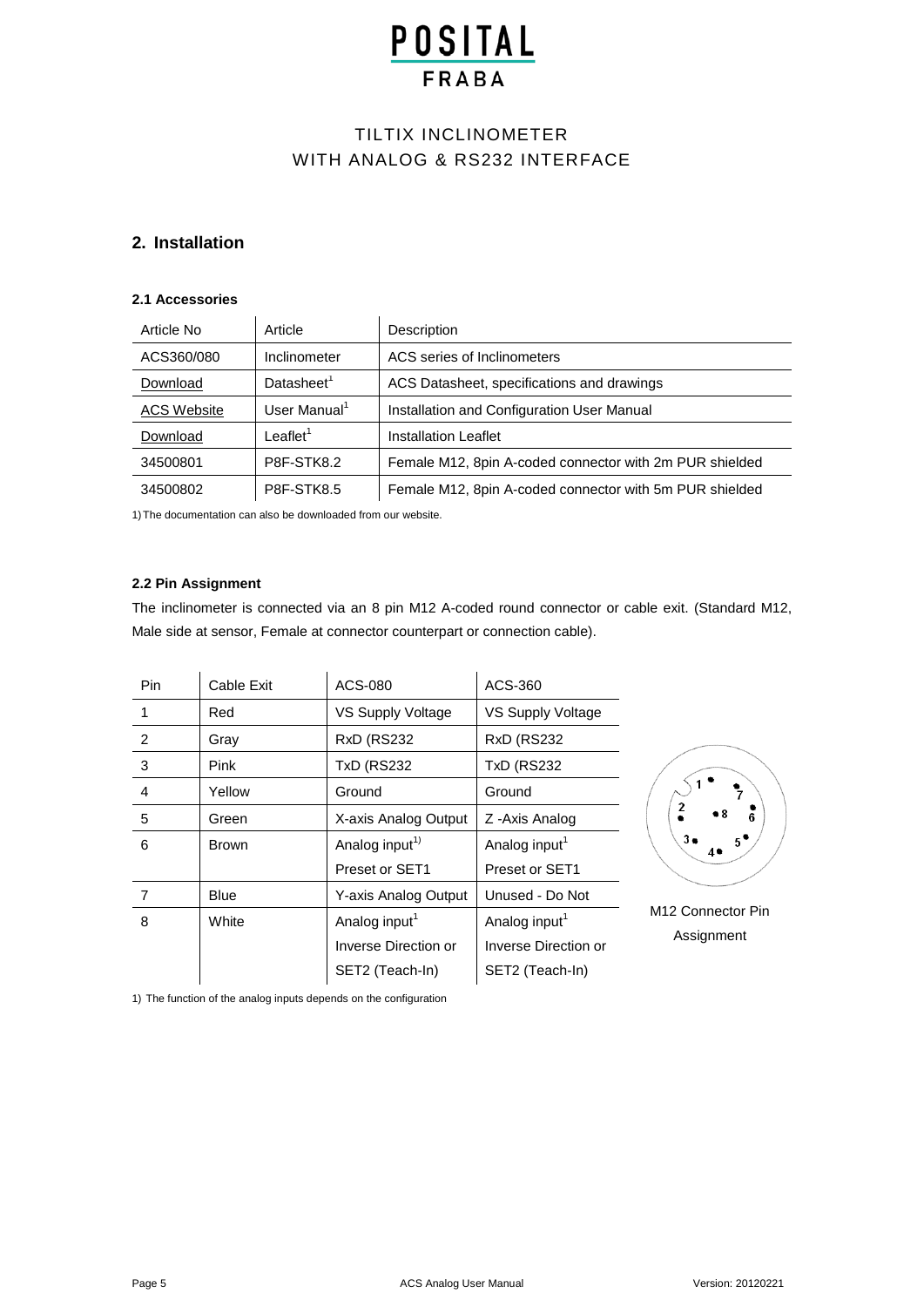### TILTIX INCLINOMETER WITH ANALOG & RS232 INTERFACE

#### **2.3 Installation Precautions**



#### WARNING

Do not remove or mount while the inclinometer is under power!



Avert any modifications to the plastic molding!



Avoid mechanical load!

Prior to installation, please check for all connections and mounting instructions to be complied with. Please also observe the general rules and regulations on operating low voltage technical devices, for safety and sustainability of ACS Inclinometers over long period of time.

(Please read the installation leaflet for detailed instructions and precautions during mounting and installation.)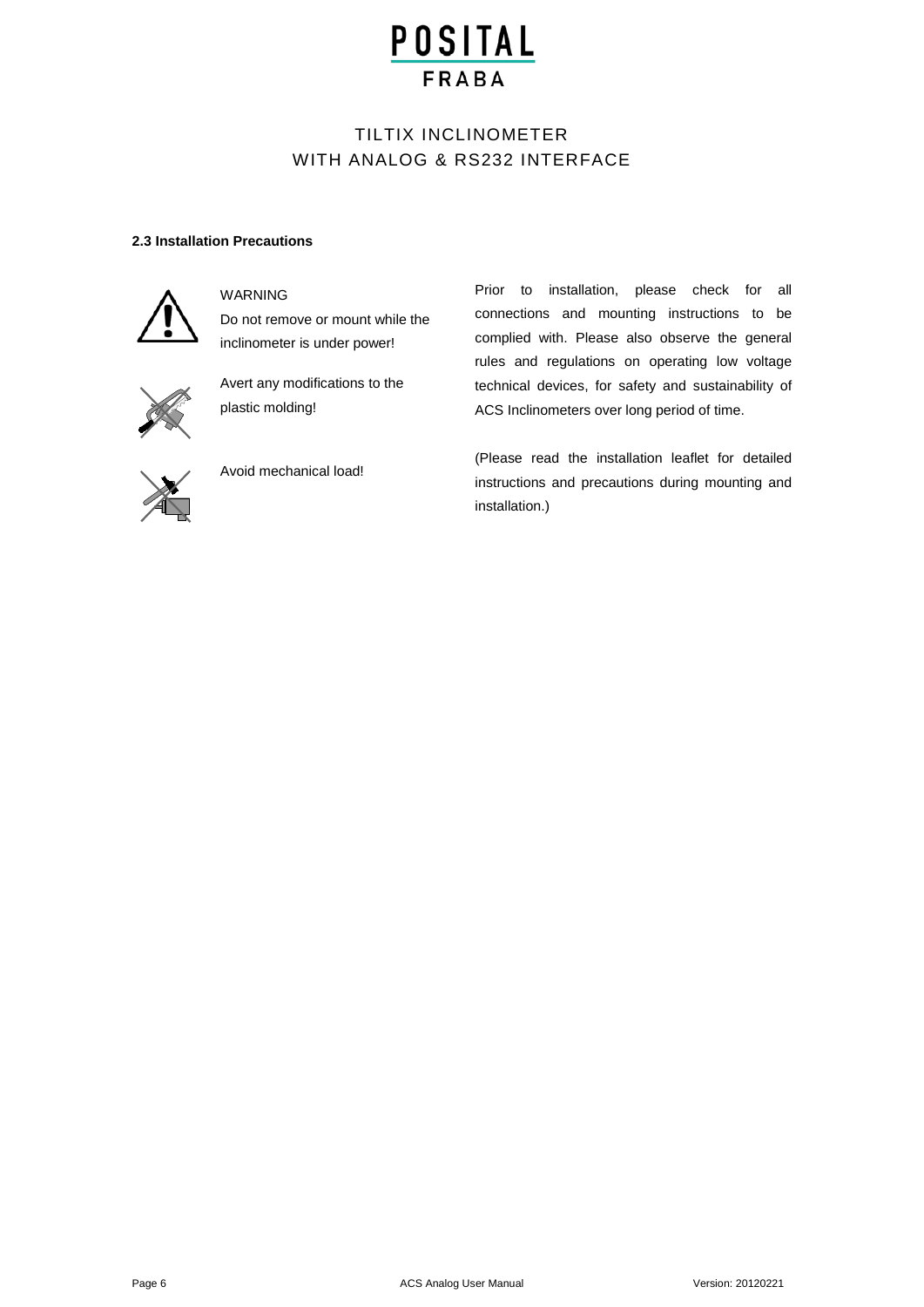## TILTIX INCLINOMETER WITH ANALOG & RS232 INTERFACE

#### **2.4 Measurement Axes**

#### **2.4.1ACS-080 – Dual Axis Inclinometer**



**2.4.2 ACS-360 – Single Axis Inclinometer**

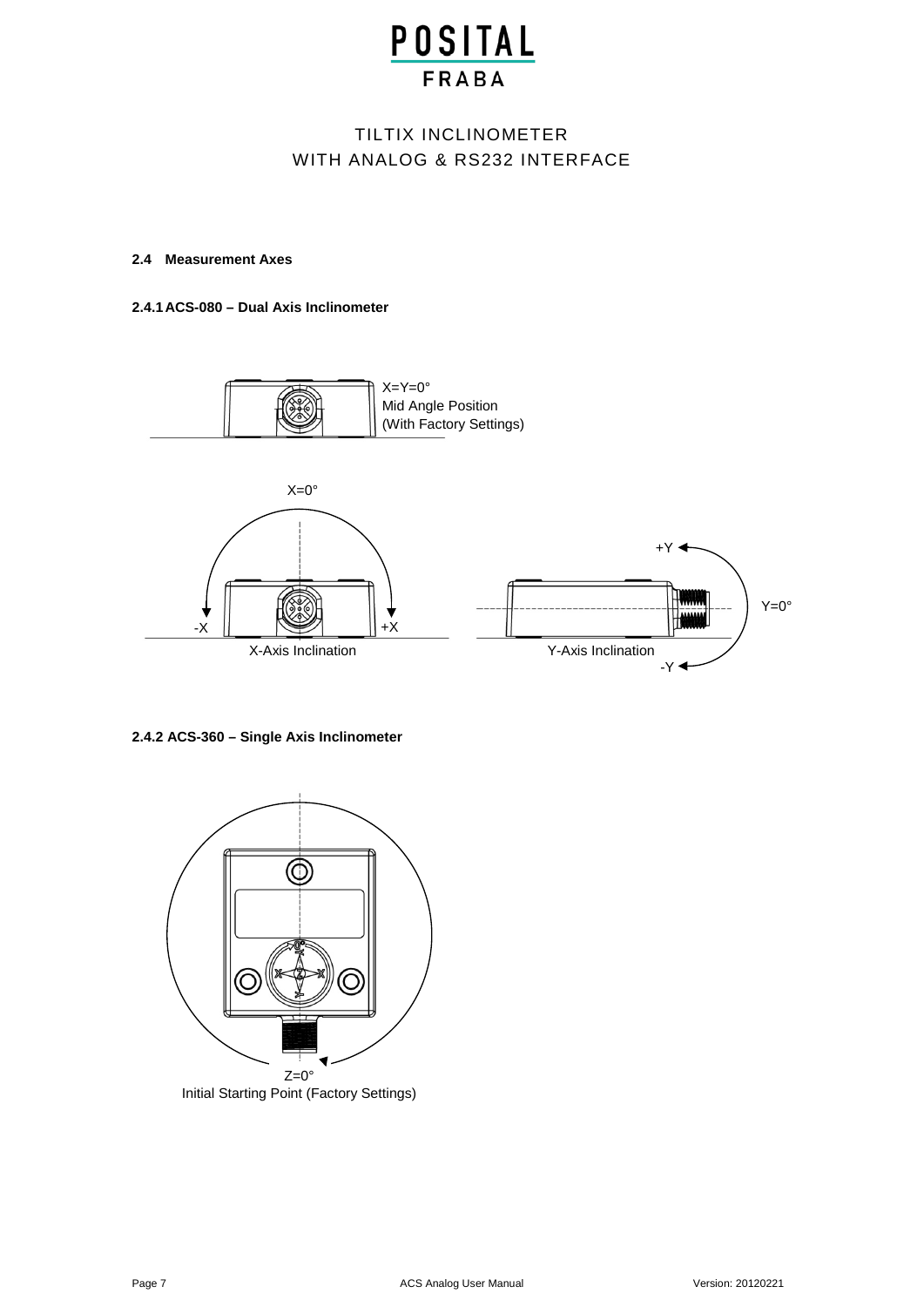# **POSITAL**

### TILTIX INCLINOMETER WITH ANALOG & RS232 INTERFACE

#### **3. ACS-Analog Software Configuration**

#### **3.1 Default Factory Settings**

| Description                     | Value                  |
|---------------------------------|------------------------|
| Resolution                      | $0.01^\circ$           |
| <b>Output Transmission Rate</b> | $100$ ms               |
| <b>Baud Rate</b>                | 9600 bps               |
| Moving Average Filter           | 64                     |
| Angle Offset                    | 0                      |
| <b>Measurement Direction</b>    | ACS360: Clockwise      |
|                                 | ACS80: Standard        |
| <b>Configuration Mode</b>       | Preset/ Direction Mode |

Note: The factory settings should be noted carefully upon installation. Few of the parameters have to be re-programmed in order to make the ACS inclinometers compatible with the measurement device, or optimize the measurement.

#### **3.2 Modes of Operation**

#### **Measurement Mode**

Measurement mode of an ACS is the free running operational output mode, in which the position value is sent cyclically (according to the output transmission rate) using the RS232 interface.

#### **Configuration Mode**

This mode is primarily used for modifying configurations and the settings of ACS using RS232 interface. In this mode, the position value is transmitted only upon request and is active until a power cycle, software reset or the ACS is switched to measurement mode. All settings saved in this level are stored in the EEPROM and permanently available also after power cycle.

There are two additional configurations for the teach-in functionalities which can be configured in this mode:

Preset / Direction Mode

This is the default mode. When in this mode, we can use an analog input for setting to zero position. The default direction setting is clockwise. Analog input for inversing direction is not available until setup to do so in RS232.

Teach-In Mode (Scaling)

This is used for scaling of the analog output over a desired range, using RS232 or Analog inputs.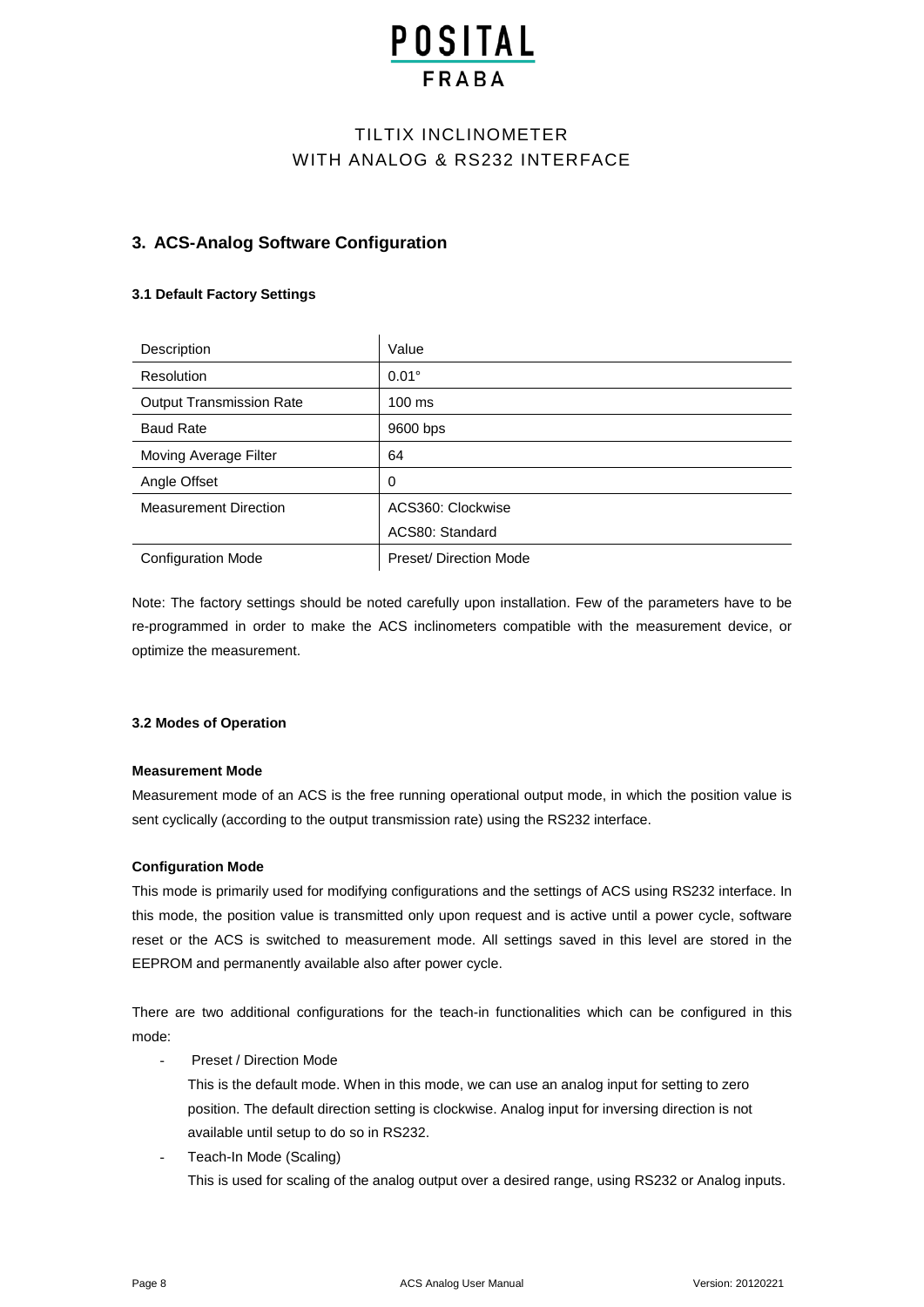## TILTIX INCLINOMETER WITH ANALOG & RS232 INTERFACE

#### **3.3 Programmable Parameters**

The parameters/ settings of ACS can be re-configured using the RS232 interface. Additionally few of these functionalities are also available through Analog inputs SET1 and SET2.

|                                 |                                                               | Adjustable via             |
|---------------------------------|---------------------------------------------------------------|----------------------------|
| <b>Configuration Modes</b>      | ACS can be switched between                                   | <b>RS232</b>               |
|                                 | Preset/Direction Mode and Teach-In Mode                       |                            |
| <b>Baud Rate</b>                | The Baud rate can be programmed to lie                        | <b>RS232</b>               |
|                                 | between ranges of 2400 bps and 115200 bps                     |                            |
| <b>Output Transmission Rate</b> | The transmission rate of angular values can                   | <b>RS232</b>               |
|                                 | be adjusted to lie between 62.5 ms and 10                     |                            |
|                                 | seconds per value                                             |                            |
| Moving Average Filter           | Used to calculate the output position value as                | <b>RS232</b>               |
|                                 | an average over last N values where N varies                  |                            |
|                                 | from 1 to 256 measurements (where $N = 2n$ ,                  |                            |
|                                 | $n = 0, 1, 2, 3 $                                             |                            |
| <b>Preset Value</b>             | The current position value is set to the mid                  | RS232 and                  |
|                                 | angle (2 Axes) and Zero position (1 Axis) by                  | Analog input <sup>1</sup>  |
|                                 | the parameter preset.                                         | SET <sub>1</sub>           |
| <b>Measurement Direction</b>    | The direction of measurement can be                           | RS232 and                  |
|                                 | inversed according to the measurement                         | Analog input <sup>1</sup>  |
|                                 | requirement                                                   | SET <sub>2</sub>           |
| <b>Analog Output Scaling</b>    | The analog output $(4-20 \text{ mA} / 0.5-4.5 \text{ V})$ can | RS232 and                  |
|                                 | be scaled to the required measurement range                   | Analog inputs <sup>2</sup> |
|                                 | The default ranges are $0^\circ$ to 359.99 $^\circ$ (1 Axis)  | SET <sub>1</sub>           |
|                                 | and -80 $^{\circ}$ to +80 $^{\circ}$ (2 Axes)                 |                            |

1) Only in Preset/Direction mode

2) Only in Teach-In mode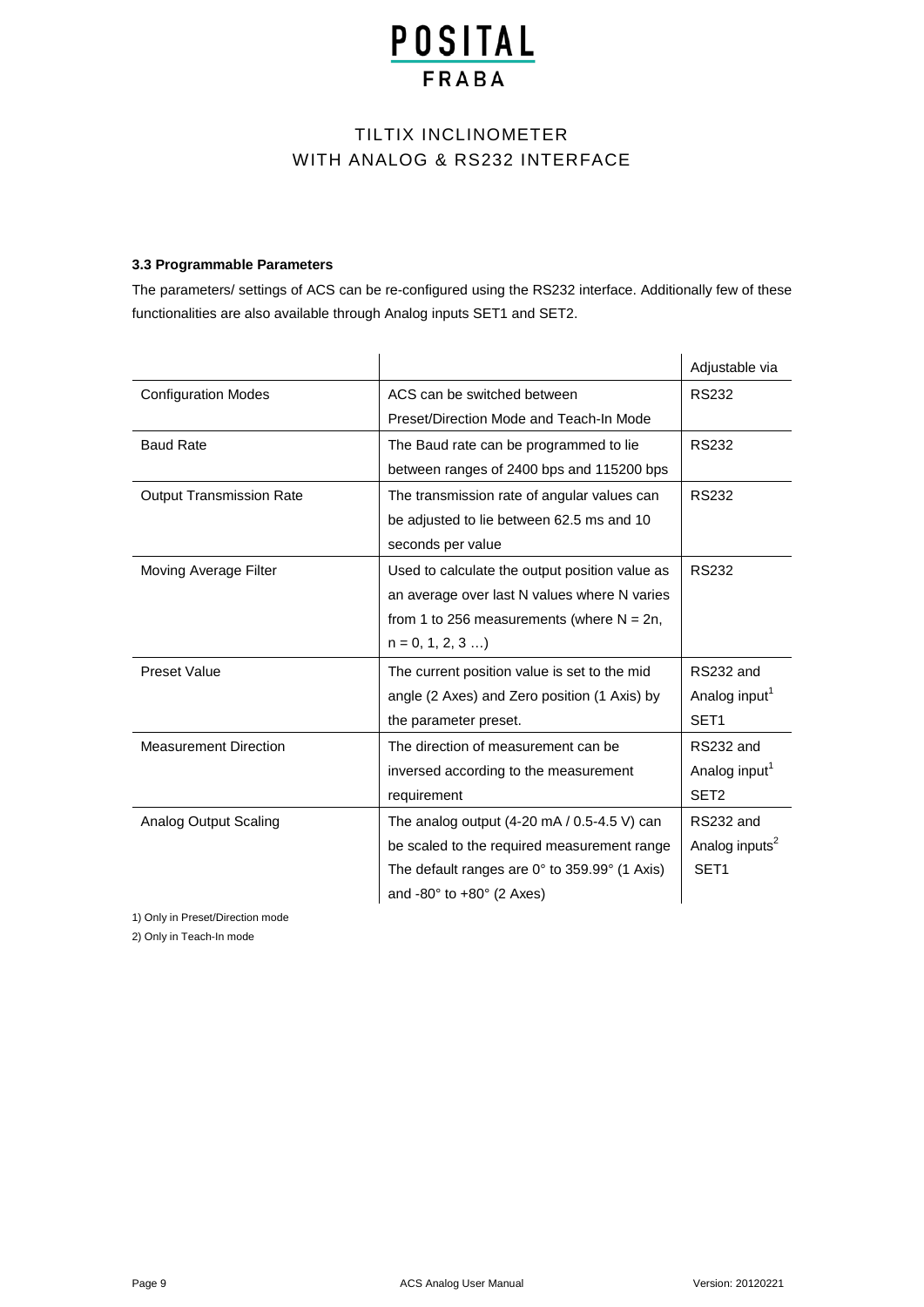## TILTIX INCLINOMETER WITH ANALOG & RS232 INTERFACE

### **4. RS232 Digital Interface – Setup and Programming**

The RS232 Digital interface of ACS gives flexibility by providing easily accessible positional values and a simple interface for setup and configuration using a PC or a laptop.

#### **4.1 Hardware Setup**

#### **4.1.1 Accessories Required**

- ACS Inclinometer
- PC or Laptop with RS232 Interface
- 8- Wire open ended connection cable with M12 8-pin female connector
- D-Sub9 Female Connector

#### **4.1.2 Wiring & Connection**

| M <sub>12</sub> | Power Supply Unit | D-Sub9 Connector (PC) | <b>Front View</b>       |
|-----------------|-------------------|-----------------------|-------------------------|
| 3(TxD)          |                   | $2$ (RxD)             |                         |
| $2$ (RxD)       |                   | 3(TxD)                | ە ۋە ۋە<br>ۋە ۋە        |
| 4 (Ground)      | Ground            | 5 (GND)               | D-Sub 9 Female          |
| $1$ (VS)        | Vs                |                       | (Open Ended Cable Side) |

#### **4.1.3 Connection Setup**

ACS Analog → M12 Connector → RS232 Connector → PC RS232 Port

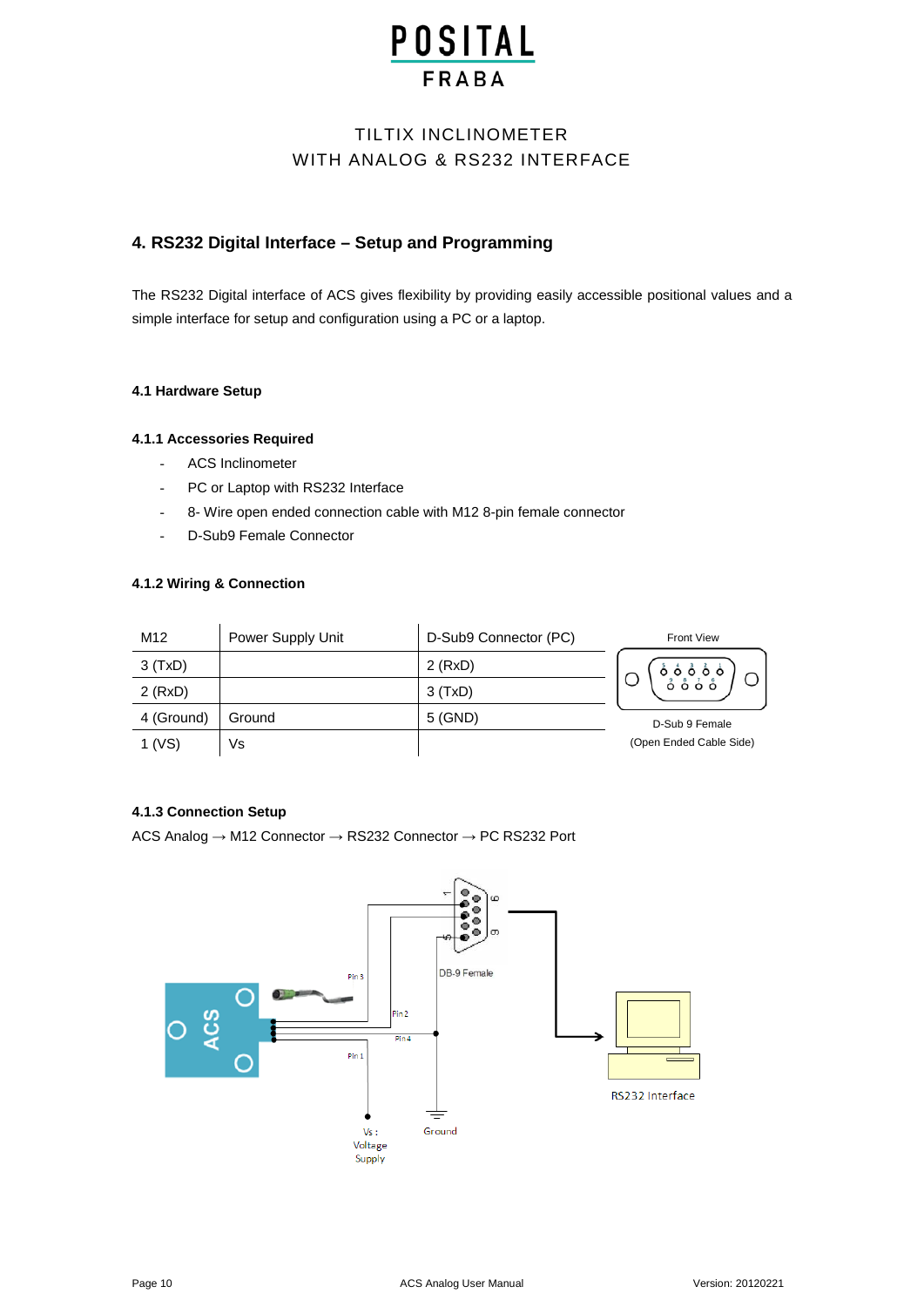### TILTIX INCLINOMETER WITH ANALOG & RS232 INTERFACE

#### **4.2 Software Communication Setup**

Once the hardware is connected, the RS232 interface communication has to be setup using HyperTerminal or any other terminal programming client software. Communication with the sensor is done through a standardized RS232 interface. Data transmission is effected in duplex mode. Interface Parameters:

- Baud Rate: 9600 bps
- Data Bits: 8 Bits
- Parity: Even Parity
- Stop Bits: 1 Bit
- Flow Control: None

**Step 1:** Open the executable file of PuTTY-A Telnet/SSH client freeware. Please click on Serial Connection type and then type in the appropriate COM port in the Serial line column and the current Baud rate in the Speed dialog box. Then select, SSH  $\rightarrow$  Serial to setup the parameters for interface communication.

| <b><sup>8</sup></b> PuTTY Configuration                                               |                                                                                        |  |
|---------------------------------------------------------------------------------------|----------------------------------------------------------------------------------------|--|
| Category:                                                                             |                                                                                        |  |
| Session<br>ille Logging<br>⊟- Terminal                                                | Basic options for your PuTTY session<br>Specify the destination you want to connect to |  |
| — Keyboard<br>l— Bell                                                                 | Serial line<br>Speed<br>соме<br>9600                                                   |  |
| <sup>i</sup> — Features.<br>· Window                                                  | Connection type:<br>○ Raw ○ Leinet ○ Riogin ○ SSH<br>$\odot$ Serial                    |  |
| - Appearance<br>— Behaviour<br>— Translation<br>$\mathrel{\mathop:}$ Selection.       | Load, save or delete a stored session<br><b>Saved Sessions</b>                         |  |
| └─ Colours<br>⊟- Connection<br>i--- Data<br>⊸ Proxy<br>— Telnet<br>-- Bloain<br>- SSH | Default Settings<br>Load<br>Save<br>Delete                                             |  |
| Serial                                                                                | Close window on exit:<br>⊙ Only on clean exit<br>Always<br>$\bigcirc$ Never            |  |
| About                                                                                 | Cancel<br>Open                                                                         |  |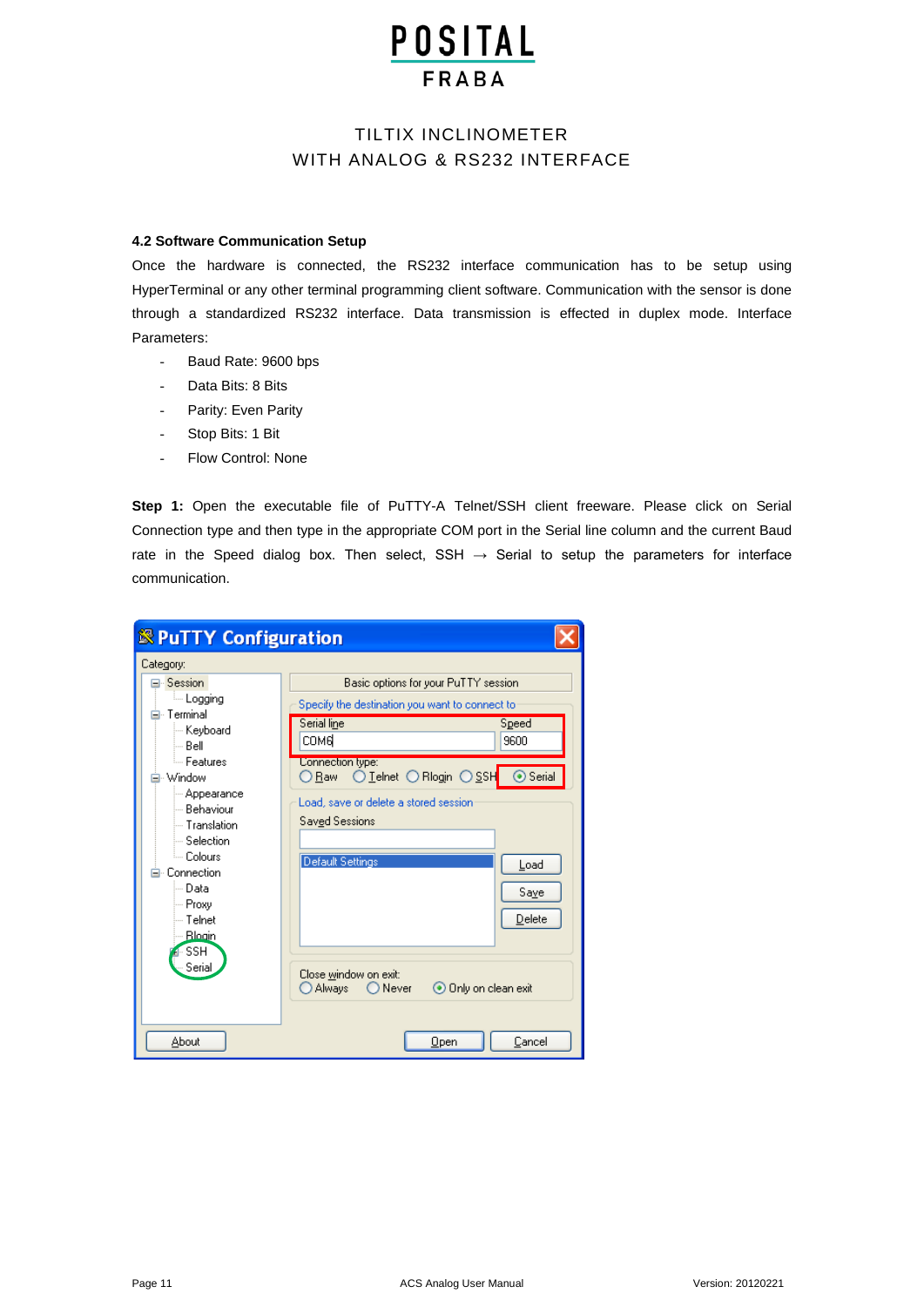### TILTIX INCLINOMETER WITH ANALOG & RS232 INTERFACE

**Step 2:** Select the appropriate parameters for the RS232 interface communication and please click on Open to create a new terminal program for ACS RS232 interface communication.

| Category:                                                                                                                                                                                                                      |                                                                                                                                                                                                                                   |                                                                                                |
|--------------------------------------------------------------------------------------------------------------------------------------------------------------------------------------------------------------------------------|-----------------------------------------------------------------------------------------------------------------------------------------------------------------------------------------------------------------------------------|------------------------------------------------------------------------------------------------|
| ⊟- Session<br><b>Logging</b><br>Terminal<br>Keyboard<br>Bell<br>ै– Features<br>Window<br>Appearance<br>Behaviour<br>Translation<br>Selection<br>Colours<br>Connection<br>Data<br>Proxy<br>Telnet<br>Rlogin<br>面- SSH<br>Serial | Options controlling local serial lines<br>Select a serial line<br>COM6<br>Serial line to connect to<br>Configure the serial line<br>9600<br>Speed (baud)<br>8<br>Data bits<br>Stop bits<br>Parity<br>Even<br>Flow control<br>None | <b>COM Port</b><br><b>Baud Rate</b><br>Data Bits<br>Stop Bits<br>Parity<br><b>Flow Control</b> |

Power off – Power On for getting a boot-up message on startup.

New Terminal Program: (Factory setting in measurement mode. Hence, continuous angular values)



Boot up message may vary with different versions but the important parameters will always be included.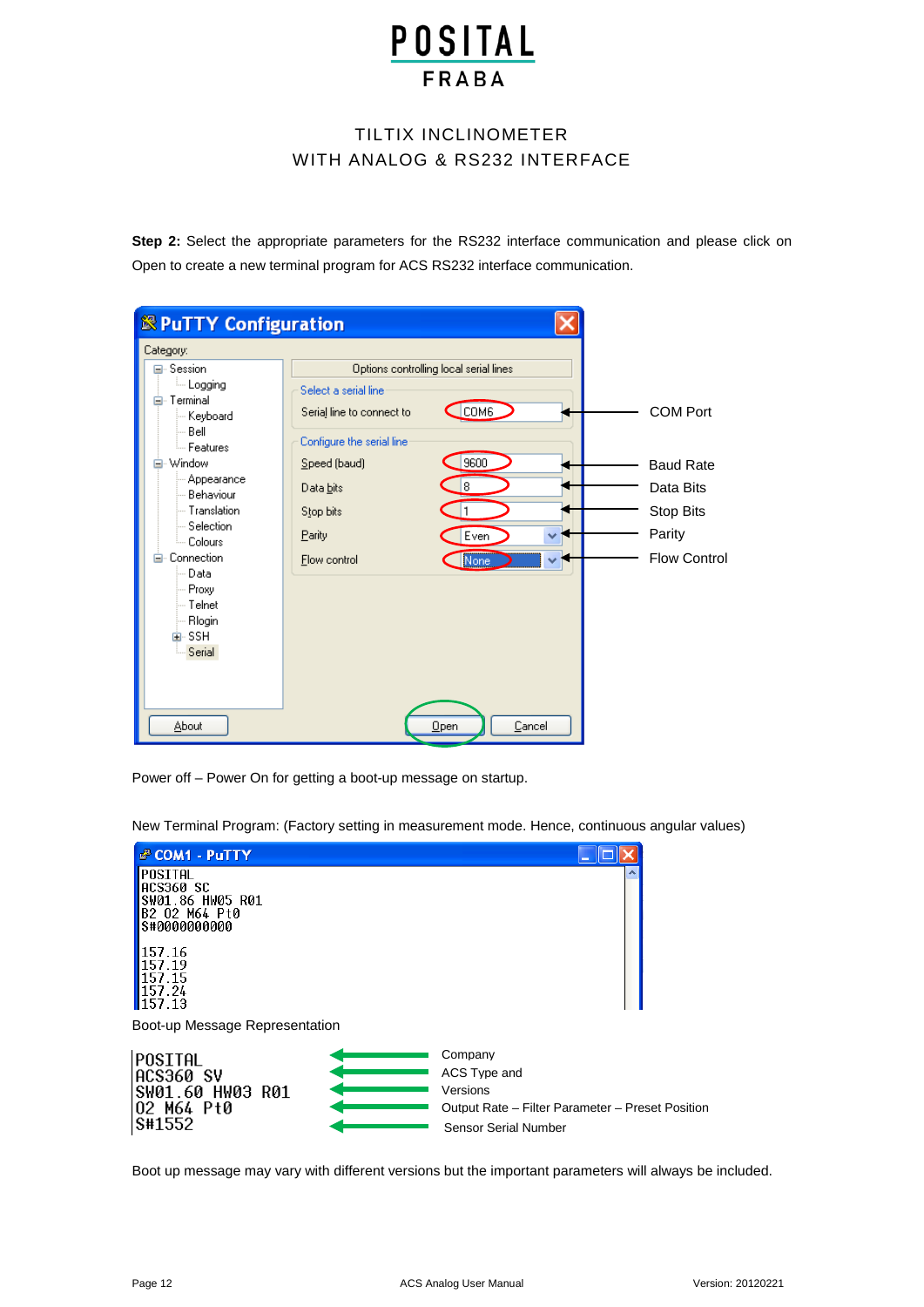## TILTIX INCLINOMETER WITH ANALOG & RS232 INTERFACE

#### **4.3 Table 1: Commands in Configuration Mode**

| <b>General Instructions</b>                      | To the Sensor                                                             |
|--------------------------------------------------|---------------------------------------------------------------------------|
| Enter configuration mode                         | "Enter"                                                                   |
| Leave configuration mode                         | exit < CR                                                                 |
| List all commands and their                      | help <cr></cr>                                                            |
| Software Reset <sup>1</sup>                      | *rst <cr></cr>                                                            |
| Report the identity and versions                 | *idn <cr></cr>                                                            |
| Parameter Info                                   | info < CR                                                                 |
| Set output rate <sup>2</sup>                     | period <cr></cr>                                                          |
| Read current position value                      | read < CR                                                                 |
|                                                  |                                                                           |
| Set new baud rate <sup>3</sup>                   | baud <sp>parameter<cr></cr></sp>                                          |
| Set new moving average filter value <sup>4</sup> | filter <sp>parameter<cr></cr></sp>                                        |
| Restore factory settings (requires               | restore <cr></cr>                                                         |
| Save settings to EEPROM <sup>5</sup>             | save <cr></cr>                                                            |
| Mode configuration <sup>6</sup>                  | teach <sp>0<cr><math>\rightarrow</math> Preset / Direction Mode</cr></sp> |
|                                                  | teach <sp>1<cr><math>\rightarrow</math> Teach-in Mode</cr></sp>           |
| Set origin at current position (Preset)'         | setorg <sup>7</sup> < $CR$ >                                              |
| Reset the origin to factory default              | clrorg <cr></cr>                                                          |

#### **Teach-in Mode Commands**

| Set maximum V/I at current position | setmax <cr></cr> |
|-------------------------------------|------------------|
| Reset the maximum V/I to factory    | clrmax <cr></cr> |
| default position                    |                  |

#### **Preset/Direction Mode Commands**

Invert the direction of measurement compl<SP>parameter<CR>

- 1) After reset, the ACS reboots in the measurement mode giving a startup/ boot-up message.
- 2) See Table 2 for defined code transmission rates
- 3) See Table 3 for defined baud rates. . A reset of the baud rate to the default value is not possible.
- 4) The Moving Average Filter length accepts only 2n values. E.g. 4, 8, 16, 32.. etc. and the max. length is 256. If the input number isn't a 2n number, the next lower 2n number will be taken.
	- E.g. input = 14 will be rounded to 8, Input =18 will be rounded to 16, etc…
- 5) In case of changing the baud rate, the new baud rate will be active direct after a <CR>, a "save" command is not required.
- 6) Only sensors with version 1.86 software will have teach-in functionality. Refer to bootup message for version
- 7) setorg is used for both setting the preset and scaling in both teach-in and Preset/direction modes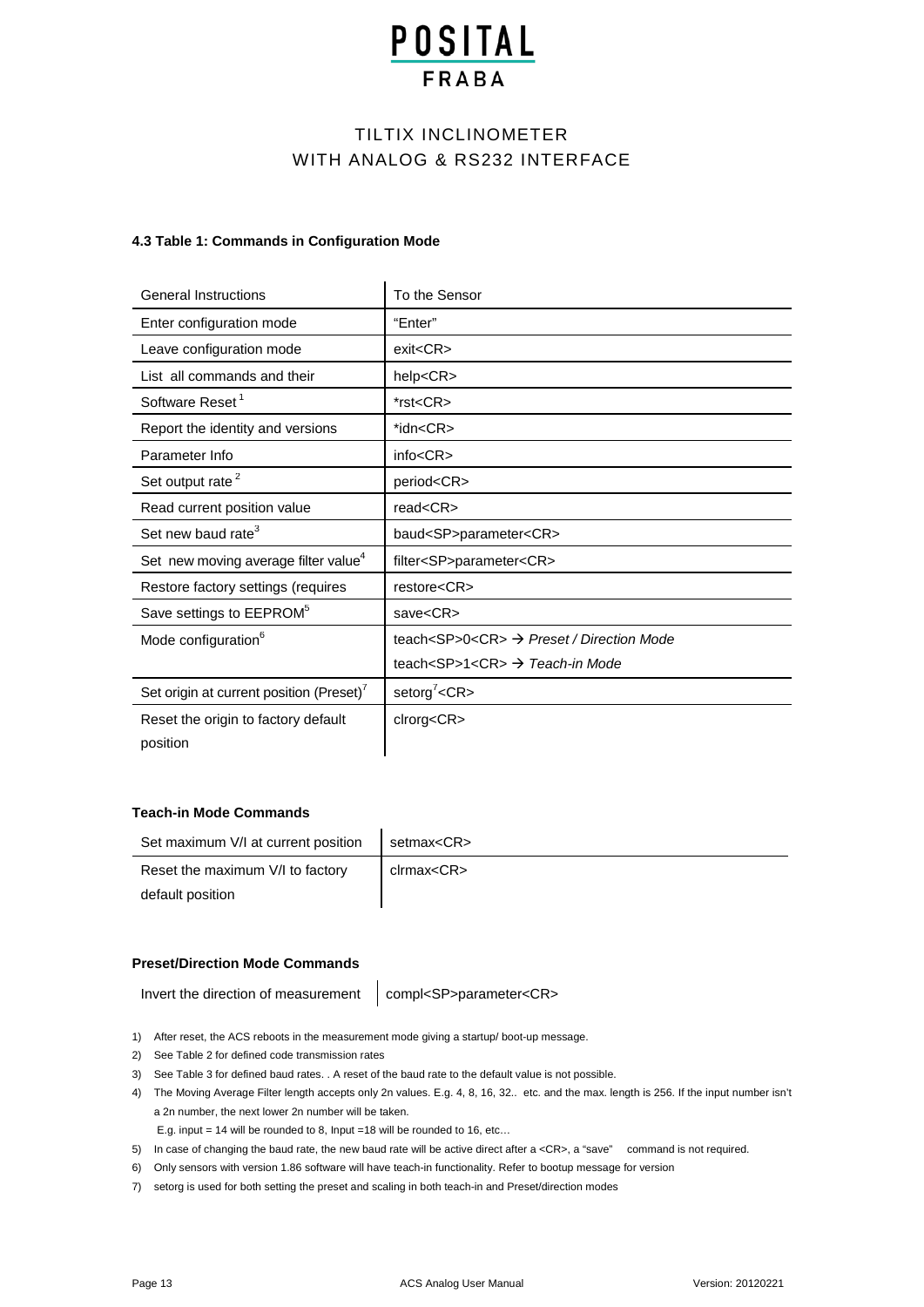# TILTIX INCLINOMETER WITH ANALOG & RS232 INTERFACE

#### Attention:

- A reset of the baud rate to a default value is not possible. If the user forgets the adjusted baud rate, the new value must be detected by testing only.
- Generally a Space should separate a command and a parameter. Examples: period 2 baud 3
- Typing a command with a question mark (?) at the end (without Space) will return the current setting. Examples: ACS>period? Period 2: 100 ms **OK** ACS>baud? Baudrate 2: 9600 OK

#### **4.3.4 Table 2: Code Transmission Rates**

| Input Character to Sensor | <b>Output Transmission Rate (ms)</b> |
|---------------------------|--------------------------------------|
|                           | 62.5                                 |
| $\overline{2}$            | 100 <sup>1</sup>                     |
| 3                         | 200                                  |
|                           | 500                                  |
| 5                         | 1000                                 |
| 6                         | 5000                                 |
|                           | 10000                                |

1) Default Factory settings

#### **4.3.4 Table 3: Baud Rates**

| Input Character to Sensor | Baud Rate (bps)   |
|---------------------------|-------------------|
| 0                         | 2400              |
|                           | 4800              |
| $\overline{2}$            | 9600 <sup>1</sup> |
| 3                         | 19200             |
| 4                         | 38400             |
| 5                         | 57600             |
| 6                         | 115200            |

1) Default Factory settings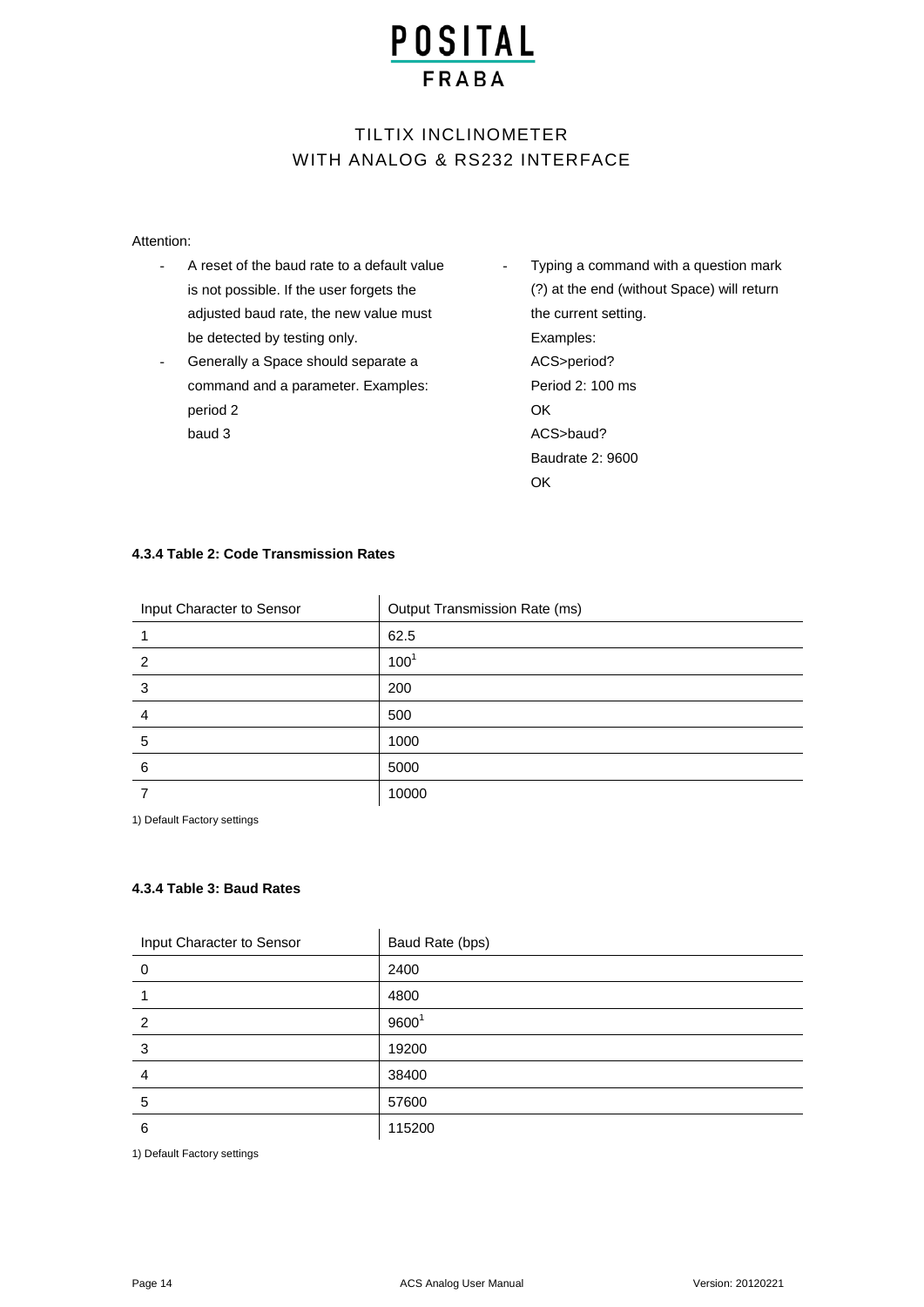### TILTIX INCLINOMETER WITH ANALOG & RS232 INTERFACE

#### **4.3.5 Preset/Direction and Teach-in Mode**

#### - **Preset/ Direction Mode (teach 0)**

The Preset/Direction mode is the default mode in which the ACS operates. In this mode the user can set the origin of measurement (0° Reference Angle) at the current point and can also change the direction of measurement. The changes done in the RS232 mode also get reflected in the analog output.

#### **Preset: Set Origin at current Position (setorg)**

The "setorg" command is used to set the origin (0° reference) to the current position. The analog output is also reset to read either 4 mA or 0.5 V according to the analog interface in use.

#### Reset the origin to factory default (clrorg)

The origin position can be reset to factory default position by using this command. The analog output is also reset to show the factory default output.

#### - **Invert the direction of measurement (compl)**

The "compl" function is used to specify the direction of measurement to either Standard or Inverted according to the user's requirement. The default setting is clockwise (ACS360). The analog input SET2 can be used for this function only if compl is set to "2".

| Compl.                     | SET2 Analog Input1 | Counting direction           |
|----------------------------|--------------------|------------------------------|
| Configuration - RS232      |                    | of ACS                       |
| $0$ – Clockwise only       |                    | No Change with Analog Input  |
|                            | н                  |                              |
| 1 - Counter clockwise only |                    | No Change with Analog Input  |
|                            | н                  |                              |
| 2 - SET 2 Activate         |                    | Clockwise / Standard         |
|                            | н                  | Counter clockwise / Inverted |

1)For detailed explanation on analog teach, please refer next section.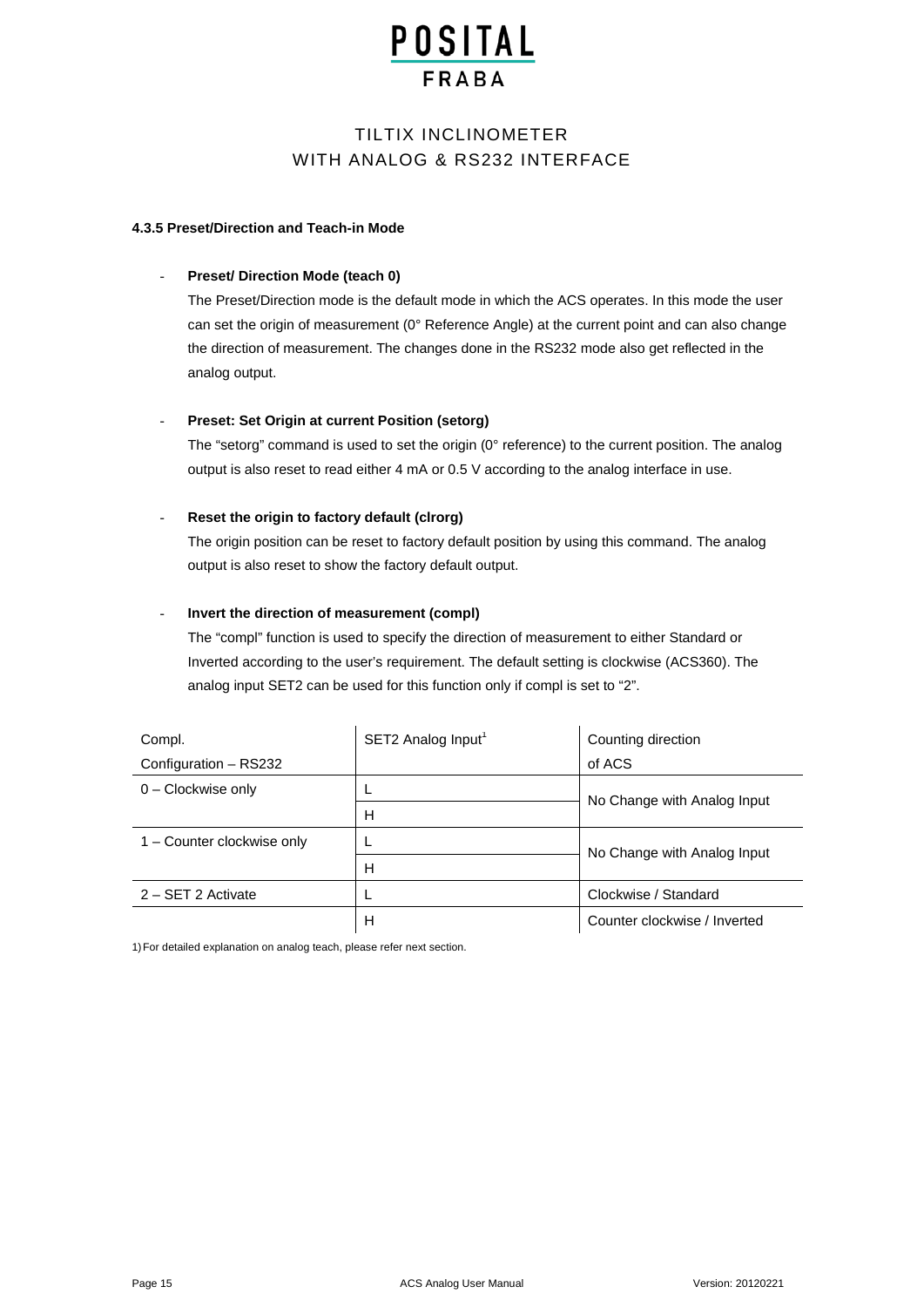### TILTIX INCLINOMETER WITH ANALOG & RS232 INTERFACE

#### - **Teach-In mode (teach 1)**

This is the mode used for scaling the ACS output as per the users' requirement. The user can set the range of measurement and the ACS analog output is scaled accordingly. The range of measurement is defined to lie within the origin and maximum angle positions, which then corresponds to the analog output scaling.

Note: The maximum angle set in this mode will not affect the RS232 position output. This scaling only affects the analog output.

The execution of this "setmax" is immediately reflected in the analog output. The analog output at the set-point is either 20 mA (Current) or 4.5 V (Voltage) once the execution is complete. The execution of "clrmax" function clears the previous scaling done by the user and resets the analog output to the factory default values.

#### **Important Points for programming:**

- The use of preset in the digital interface will affect the analog output too. When using both the interfaces simultaneously take appropriate pre-cautions.
- Be careful not to mix up the commands for the RS232 teach-in modes. If in doubt, use the restore command and reconfigure sensor
- The configurations/ scaling set in teach 1 mode is not reflected in teach 0 mode
- **Errors**

When parameters are defined beyond the programmable limits then the ACS gives an error "E" output. We know that the code.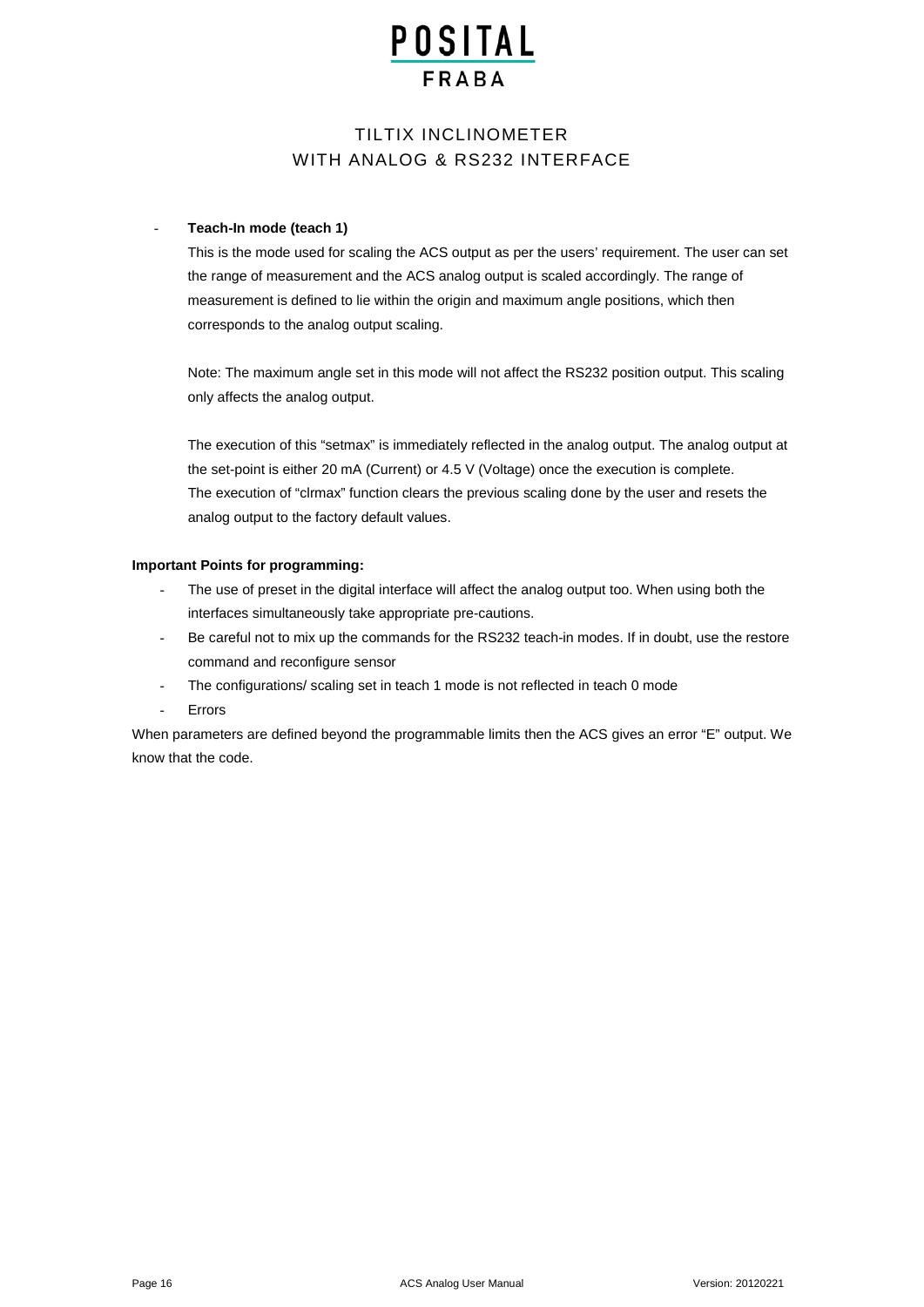### TILTIX INCLINOMETER WITH ANALOG & RS232 INTERFACE

#### **5. Analog Interface**

#### **5.1 Output Types**

#### **5.1.1 ACS – Voltage**

Connect the corresponding (voltage – analog output Pin 5 and/or 7) open end of the connection cable to the measurement system. It is the same setup for both ACS360 and ACS80. Please be careful of the output cable you select.

General Specifications:

- Supply voltage range:  $5 V 30 V$
- Current consumptions (no load): 70 mA @ 5 V, 30 mA @ 10 V and 20 mA @ 24 V
- Analog interface:  $0.5 V 4.5 V$ , 1 mA (Max.)
- Output is linear
- Capacitive loads (allowed range):  $1 nF 100 uF$
- Resistive Loads:  $> 5$  kΩ
- Digital interface: RS232 with ASCII format, Max. Baud rate: 115200 bps

#### **5.1.2 ACS – Current**

Connect the corresponding (current – analog output Pin 5 and/or 7) open end of the connection cable to the measurement system. In ACS current, lout can be directly measured or indirectly measured as voltage, using a shunt resistor (Note: RLoad ≤ 500 Ω). It is the same setup for both ACS360 and ACS80. Please be careful of the output cable you select.

General Specifications:

- Supply voltage: 16 V 30 V
- Current consumptions (no load):30mA @ 16V and 20mA @ 24V
- Analog interface: 4 mA 20 mA
- Output is linear
- $Max. R<sub>L</sub> = 500 Ω$
- Digital interface: RS232 with ASCII format, Max. Baud rate: 115200 bps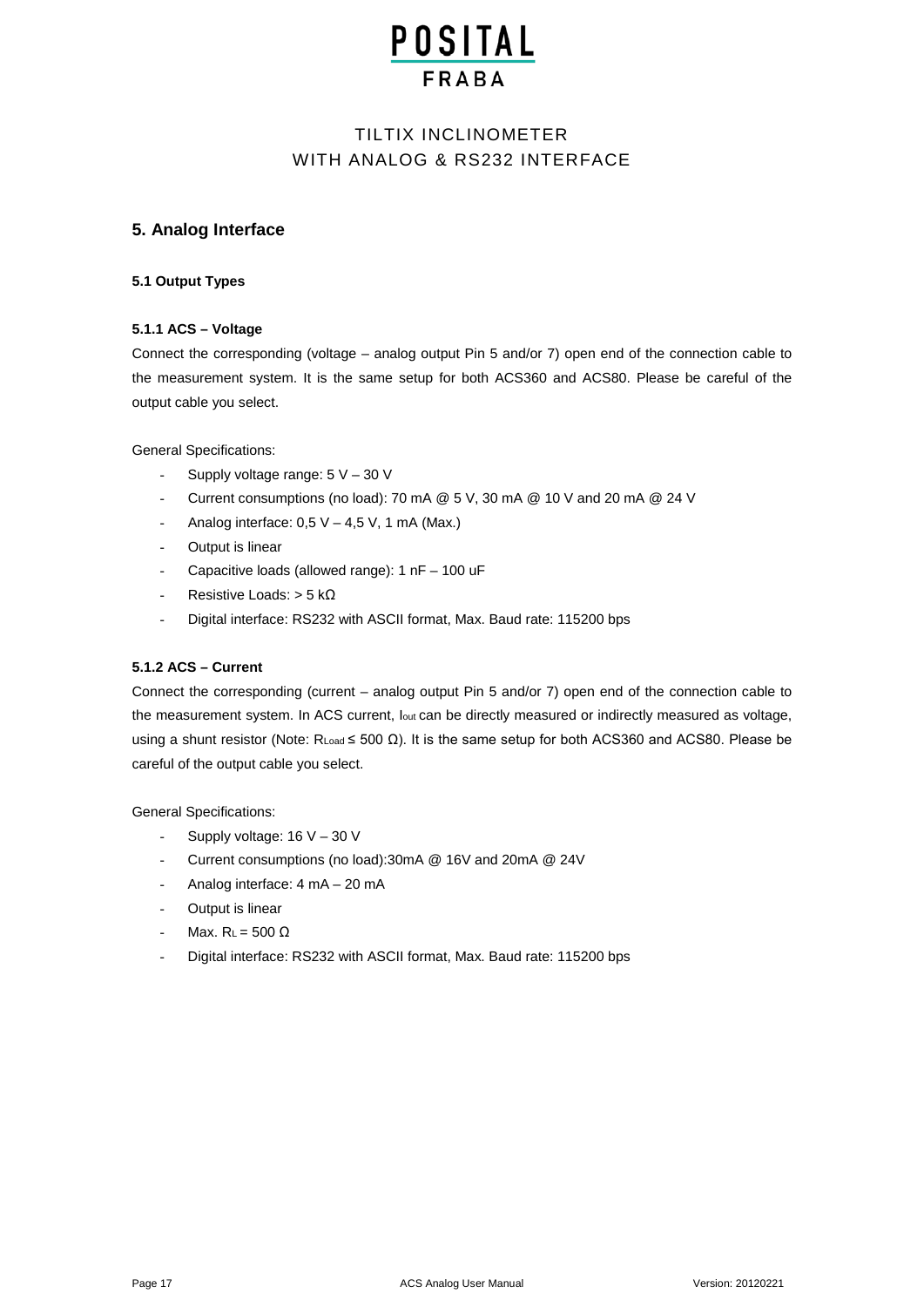# **POSITAL**

### TILTIX INCLINOMETER WITH ANALOG & RS232 INTERFACE

#### **5.3 Analog Inputs (SET1 and SET2)**

The inclination sensors are designed to include 3 features through analog inputs SET1 and SET2.

- Preset of origin 0° Reference for measurement
- Inversion of measurement direction
- Output scaling according to the set measurement range

The ACS has two configuration modes for the above functionalities:

- Preset/Direction mode: Configuration for setting the new origin and direction of measurement
- Teach-In Mode: Scaling of output according to user's measurement range.

The modes can be changed using the RS232 interface. By default, the ACS sensor is in the Preset/Direction Mode, with the option of inversing direction with an analog input only if configured to do so in RS232.

The ACS has two analog inputs, SET1 and SET2 which can be used to configure in the ACS. To trigger/activate these functionalities (e.g. a Preset):

- The user must apply a positive voltage (5 V 30 V,  $\text{R}_{in}$  > 110 K $\Omega$ ) on the SET1/SET2 input. When a high edge is recognized a timer starts.
- The voltage must be held at least 100 ms If the voltage has been held less than 100 ms, the timer will be reset. The voltage must be released for position to be locked.

#### **5.3.1 Preset**

The ACS has to be set to the Preset/Direction mode (teach 0) through the RS232 interface to implement this function. Preset/Direction mode is the default factory setting.

To set the preset, apply a high signal  $(5 V - 30 V)$  pulse to SET1 input and lock the position. Once the position is locked the ACS resets the current position to the origin position and hence changes the analog output accordingly to either 4 mA or 0.5 V.

#### Note:

- The origin set by the analog input SET1 can be revoked to the factory default setting by using clrorg function in the RS232 interface.
- The Preset function in ACS080 is applied to both axes at the same time. There is no separate Preset function for each axis.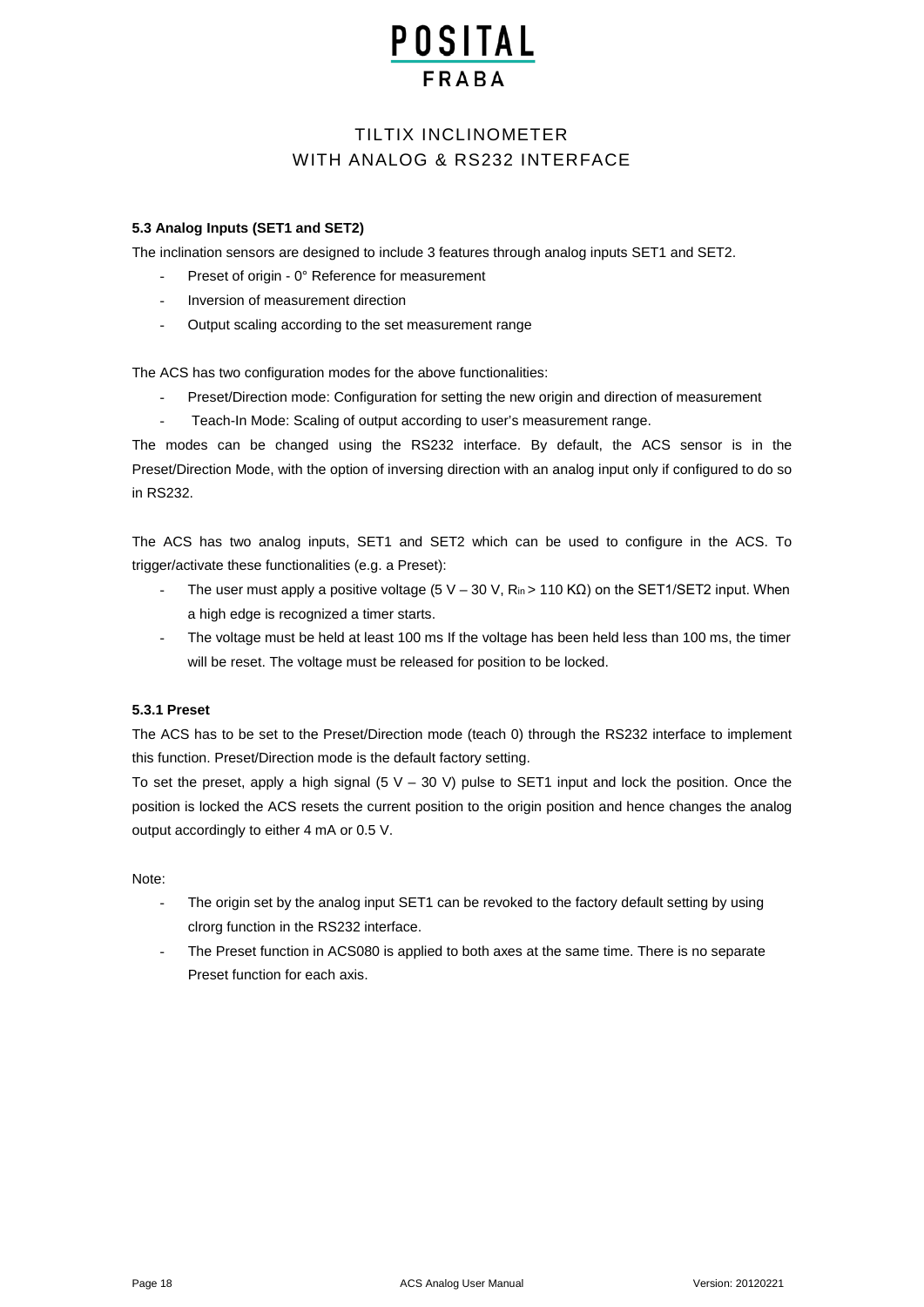# **POSITAL**

### TILTIX INCLINOMETER WITH ANALOG & RS232 INTERFACE

#### **5.3.2 Invert Direction**

The ACS has to first be set to the Preset/Direction mode (teach 0) and the "compl" function has to be set to parameter 2 (compl 2) through the RS232 interface to implement this function.

| SET <sub>2</sub>           | Direction of Measurement     |
|----------------------------|------------------------------|
| High (5 V-30 V)            | Counter-Clockwise / Inverted |
| Low (No Connection) or GND | Clockwise / Standard         |

To set the inversion of direction, apply a continuous high signal (5 V -30 V) to SET2 input. As long as the applied signal on SET2 is greater than 5 V, the direction of measurement is always inverted.

#### **5.3.3 Scaling of Output**

The ACS has to first be set to the Teach-In mode (teach 1) through the RS232 interface to implement this function. Scaling of output is done based on a user defined angular measurement range. The range is defined by the two set points created by analog teach-in inputs SET1 and SET2. The analog output is scaled to give a full measurement output  $(4 - 20 \text{ mA} / 0.5 - 4.5 \text{ V})$  over the defined range of measurement.

It is recommended to do scaling as a sequence of steps as detailed below:

- Set the ACS to Teach-In Mode (teach 1)
- Give high signal pulse to SET1 at the origin of the measurement range to lock the position. Once position is locked (indicated by origin position output (4 mA or 0.5 V)) move to next step.
- Give high signal pulse to SET 2 at the end of the measurement range. Once position is locked (indicated by end position output (20 mA or 4.5 V)) the scaling is complete.

If the scaling was done correctly the ACS should give a  $(4 \text{ mA} - 20 \text{ mA})$  or  $(0.5 \text{ V} - 4.5 \text{ V})$  output in the range of measurement set between the locked positions of SET1 and SET2.

The scaling can be done also counter-clockwise. The output is scaled according to the direction of the sensor motion for the SET inputs. Upon scaling, the RS232 angular output sets preset automatically at SET1 position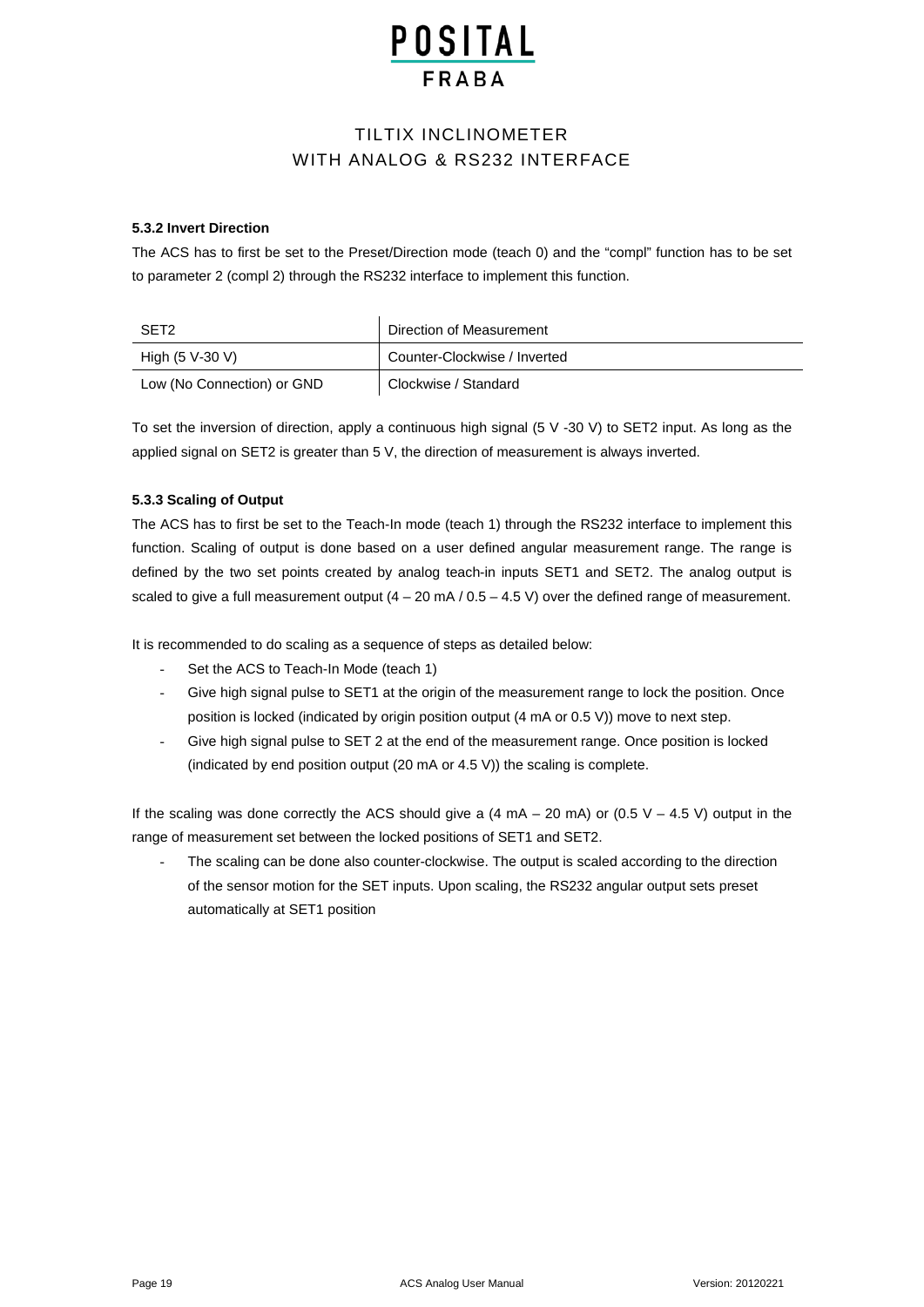# TILTIX INCLINOMETER WITH ANALOG & RS232 INTERFACE

### **Appendix A: Ordering Code**

 $\overline{1}$ 

| Description                | Type key                                                                |            |   |                        |    |             |        |   |           |
|----------------------------|-------------------------------------------------------------------------|------------|---|------------------------|----|-------------|--------|---|-----------|
|                            | ACS-                                                                    | XXX-       |   | X- XX XX- X X X- XX    |    |             |        |   |           |
| Range                      | $360^\circ$ (1 axis)<br>$\pm 80^\circ$ (2 axis)                         | 360<br>080 |   |                        |    |             |        |   |           |
| Number of axis             | One for 360° Version<br>Two for $\pm$ 80 $^{\circ}$ Version             |            | 2 |                        |    |             |        |   |           |
| Interface                  | Voltage + RS232<br>Current + RS232                                      |            |   | <b>SV</b><br><b>SC</b> |    |             |        |   |           |
| Version                    | Software Version                                                        |            |   |                        | 00 |             |        |   |           |
| Mounting                   | Vertical for 360° Version<br>Horizontal for $\pm$ 80 $^{\circ}$ Version |            |   |                        |    | $\vee$<br>H |        |   |           |
| <b>Housing Material</b>    | Industrial (PBT)<br>Heavy-Duty (Aluminium)                              |            |   |                        |    |             | E<br>H |   |           |
| <b>Inclinometer Series</b> | ACS II                                                                  |            |   |                        |    |             |        | 2 |           |
| Connection                 | Connector                                                               |            |   |                        |    |             |        |   | <b>PM</b> |

Note: SSI, DeviceNet, and CANopen options are also available. Please see our website for details.

#### **ACS Analog Type-Keys**

| <b>ACS Voltage</b>    | <b>ACS Current</b>    |
|-----------------------|-----------------------|
| ACS-360-1-SV00-VE2-PM | ACS-360-1-SC00-VE2-PM |
| ACS-080-2-SV00-HE2-PM | ACS-080-2-SC00-HE2-PM |
| ACS-360-1-SV00-VH2-PM | ACS-360-1-SC00-VH2-PM |
| ACS-080-2-SV00-HH2-PM | ACS-080-2-SC00-HH2-PM |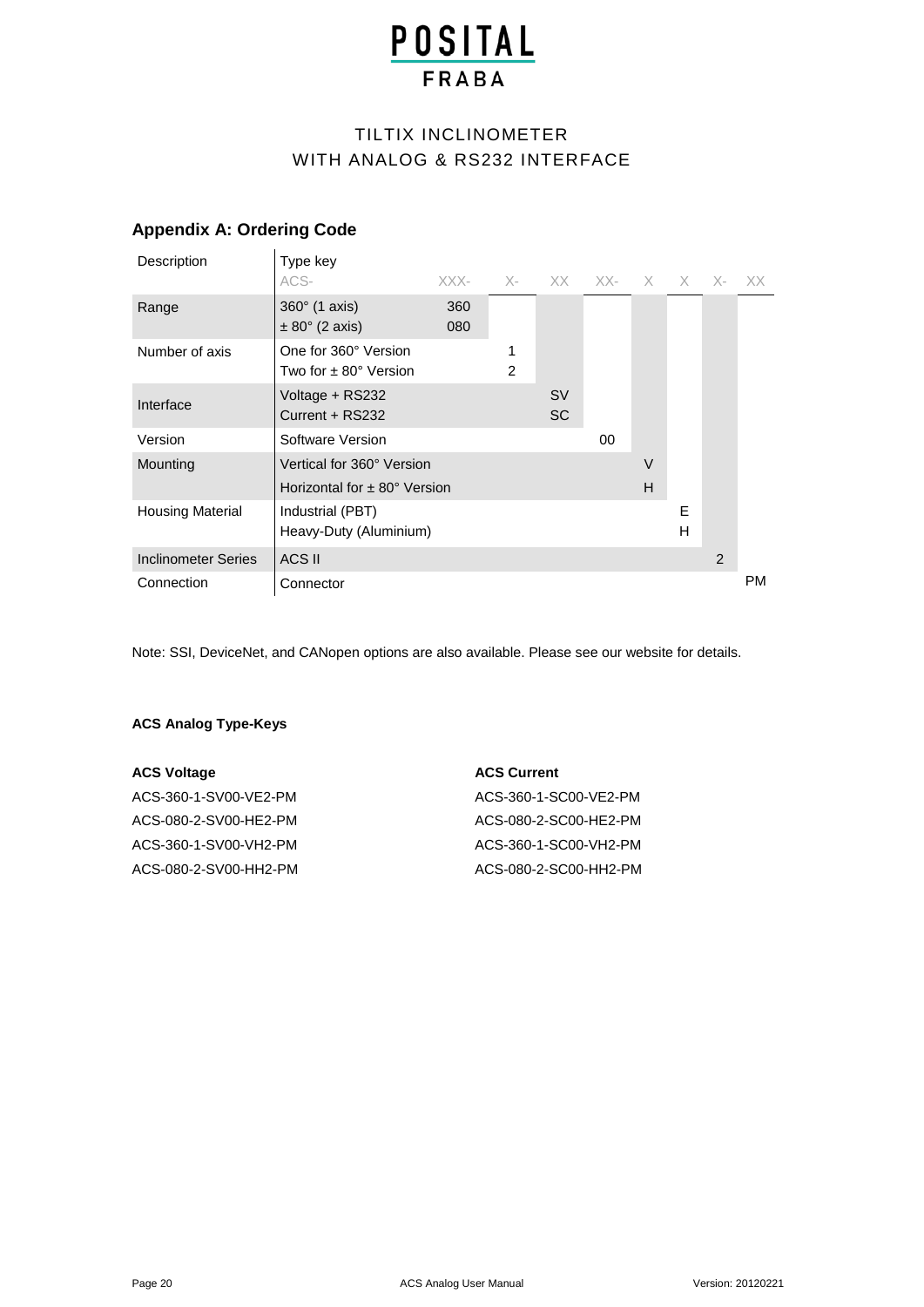## TILTIX INCLINOMETER WITH ANALOG & RS232 INTERFACE

### **Appendix B: ACS Output Data Frame**

#### **ACS080**

The following table is for the character and its corresponding decimal/ hexadecimal equivalents to assist a user in the output programming.

| <b>Byte Order</b>  | D <sub>0</sub> | D <sub>1</sub>  | D <sub>2</sub>  | D <sub>3</sub>               | D <sub>4</sub>  | D <sub>5</sub>  | D <sub>6</sub>               | D7              | D <sub>8</sub>  |                 |
|--------------------|----------------|-----------------|-----------------|------------------------------|-----------------|-----------------|------------------------------|-----------------|-----------------|-----------------|
| <b>ASCII</b>       | X              | $=$             | 土               | X                            | X               | ٠               | X                            | X               | $\,$ ,          |                 |
| Decimal            | 88             | 61              | $(+:43)$        | 2 Bytes Angle                |                 | 46              | 2 Bytes Angle                |                 | 59              |                 |
|                    |                |                 | $(-.45)$        |                              |                 |                 |                              |                 |                 |                 |
| Hexadecimal        | 0x58           | 0x3d            | $(+:0x2b)$      | Information                  |                 | 0x2e            | Information                  |                 | 0x3b            |                 |
|                    |                |                 | $(-0x2d)$       |                              |                 |                 |                              |                 |                 |                 |
|                    |                |                 |                 |                              |                 |                 |                              |                 |                 |                 |
| <b>Byte Order</b>  | D <sub>9</sub> | D <sub>10</sub> | D <sub>11</sub> | D <sub>12</sub>              | D <sub>13</sub> | D <sub>14</sub> | D <sub>15</sub>              | D <sub>16</sub> | D <sub>17</sub> | D <sub>18</sub> |
| <b>ASCII</b>       | Y              | $=$             | ±.              | x                            | X               | ٠               | X                            | x               | CR <sup>1</sup> | LF <sup>2</sup> |
| Decimal            | 89             | 61              | $(+:43)$        | 2 Bytes Angle<br>Information |                 | 46              | 2 Bytes Angle<br>Information |                 | 13              | 10              |
|                    |                |                 | $(-.45)$        |                              |                 |                 |                              |                 |                 |                 |
| Hexadecimal        | 0x59           | 0x2d            | $(+:0x2b)$      |                              |                 | 0x2e            |                              |                 | 0x0d            | 0x0a            |
| 1) Carriage Return |                |                 |                 |                              |                 |                 |                              |                 |                 |                 |

2) Line Feed

#### ACS80 Output Display : <D0……………………D18>

Byte count (total): 19 Bytes

#### **ACS360**

The following table is of the character and its corresponding decimal/ hexadecimal equivalents to assist a user in the output programming.

| <b>Byte Order</b>                 | D <sub>0</sub>            | D1 | D <sub>2</sub> | D3   | D <sub>4</sub> | D <sub>5</sub> | D <sub>6</sub>  | D7               |
|-----------------------------------|---------------------------|----|----------------|------|----------------|----------------|-----------------|------------------|
| <b>ASCII</b>                      | х                         | x  | х              |      | x              | х              | CR <sup>1</sup> | LFG <sup>2</sup> |
| Decimal                           |                           |    |                | 46   | 2 Bytes Angle  |                | 13              | 10               |
| Hexadecimal<br>1) Carriage Return | 3 Bytes Angle Information |    |                | 0x2e | Information    |                | 0x0d            | 0x0a             |

2) Line Feed

ACS360 Output Display: <D0……….D7> Byte count: 8 Bytes

#### **Document History**

1st Release: Anjan Nachiappa on September 28th , 2011 (20110928)

2nd Release: Anjan Nachiappa on February 1st , 2012 ( 20120201/ > V1.86)

3rd Release: Thomas Motto on February 21, 2012 (20120221/ > V1.86)